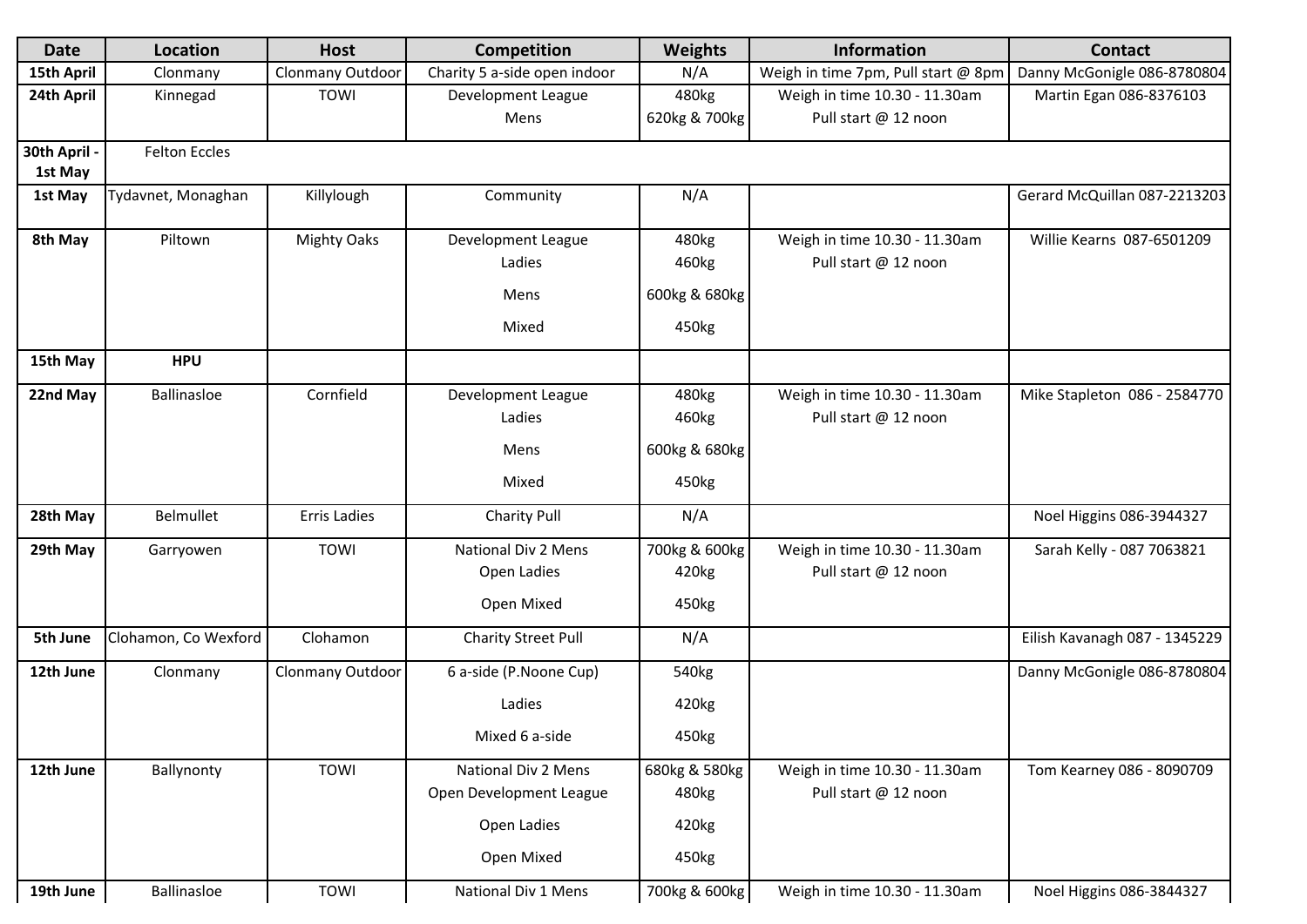|              |                            |             | Open Ladies                                                 | 420kg                           | Pull start @ 12 noon                                  |                               |
|--------------|----------------------------|-------------|-------------------------------------------------------------|---------------------------------|-------------------------------------------------------|-------------------------------|
|              |                            |             | Open Mixed                                                  | 450kg                           |                                                       |                               |
| 26th June    | Clohamon, Wexford          | Clohamon    | Open Mens<br>Open Ladies 6 a-side                           | 600kg & 700kg                   |                                                       | Eilish Kavanagh 087 - 1245229 |
| 26th June    | <b>HPU</b>                 |             |                                                             |                                 |                                                       |                               |
| 3rd July     | Kinnegad                   | TOWI        | National Div 1 Mens<br>Under 23 open National 6 a-side      | 680kg & 580Kg<br>460kg          | Weigh in time 10.30 - 11.30am<br>Pull start @ 12 noon | Martin Egan 086 - 8376103     |
| 10th July    | Garryowen                  | <b>TOWI</b> | National Div 2 Mens<br>Open Development League              | 640kg & 560kg<br>480kg          | Weigh in time 10.30 - 11.30am<br>Pull start @ 12 noon | Sarah Kelly - 087 7063821     |
| 17th July    | <b>HPU</b>                 |             |                                                             |                                 |                                                       |                               |
| 17th July    | Kilfinnane                 | <b>TOWI</b> | National Novice 6 a-side<br>National Novice Ladies 6 a-side | 530kg & 480kg<br>430kg          | Weigh in time 10.30 - 11.30am<br>Pull start @ 12 noon | Mick Mackessy 087 2988336     |
| 24th July    | Garryowen                  | <b>TOWI</b> | National Div 1 Mens<br>Open Ladies<br>Open Mixed            | 640kg & 560kg<br>420kg<br>480kg | Weigh in time 10.30 - 11.30am<br>Pull start @ 12 noon | Martin Egan 086 - 8376103     |
| 13th &       | <b>B&amp;I</b>             |             |                                                             |                                 |                                                       |                               |
| 14th August  | Wales                      |             |                                                             |                                 |                                                       |                               |
| 21st Aug     | <b>HPU</b>                 |             |                                                             |                                 |                                                       |                               |
| 27th Aug &   | <b>GENSB</b>               |             |                                                             |                                 |                                                       |                               |
| 28th August  | Belgium                    |             |                                                             |                                 |                                                       |                               |
| 28th August  | Piltown                    |             | <b>Community Pull</b>                                       |                                 |                                                       | Willie Kearns 087-6501209     |
|              | Iverk Show                 |             | Novice Open Competition 6 a-side                            |                                 |                                                       |                               |
| 28th August  | <b>HPU</b>                 |             |                                                             |                                 |                                                       |                               |
| 4th Sept     | <b>HPU</b>                 |             |                                                             |                                 |                                                       |                               |
| 14th Sept to | <b>World Championships</b> |             |                                                             |                                 |                                                       |                               |
| 18th Sept    | Holten, Netherlands        |             |                                                             |                                 |                                                       |                               |
| 8th Oct      | Ballinasloe                |             | <b>Community Pull</b>                                       |                                 |                                                       | Noel Higgins 086-3844327      |
| 16th Oct     | TBA                        | <b>TBA</b>  | Indoor 5 a-side                                             | TBA                             |                                                       | Noel Higgins 086-3844327      |